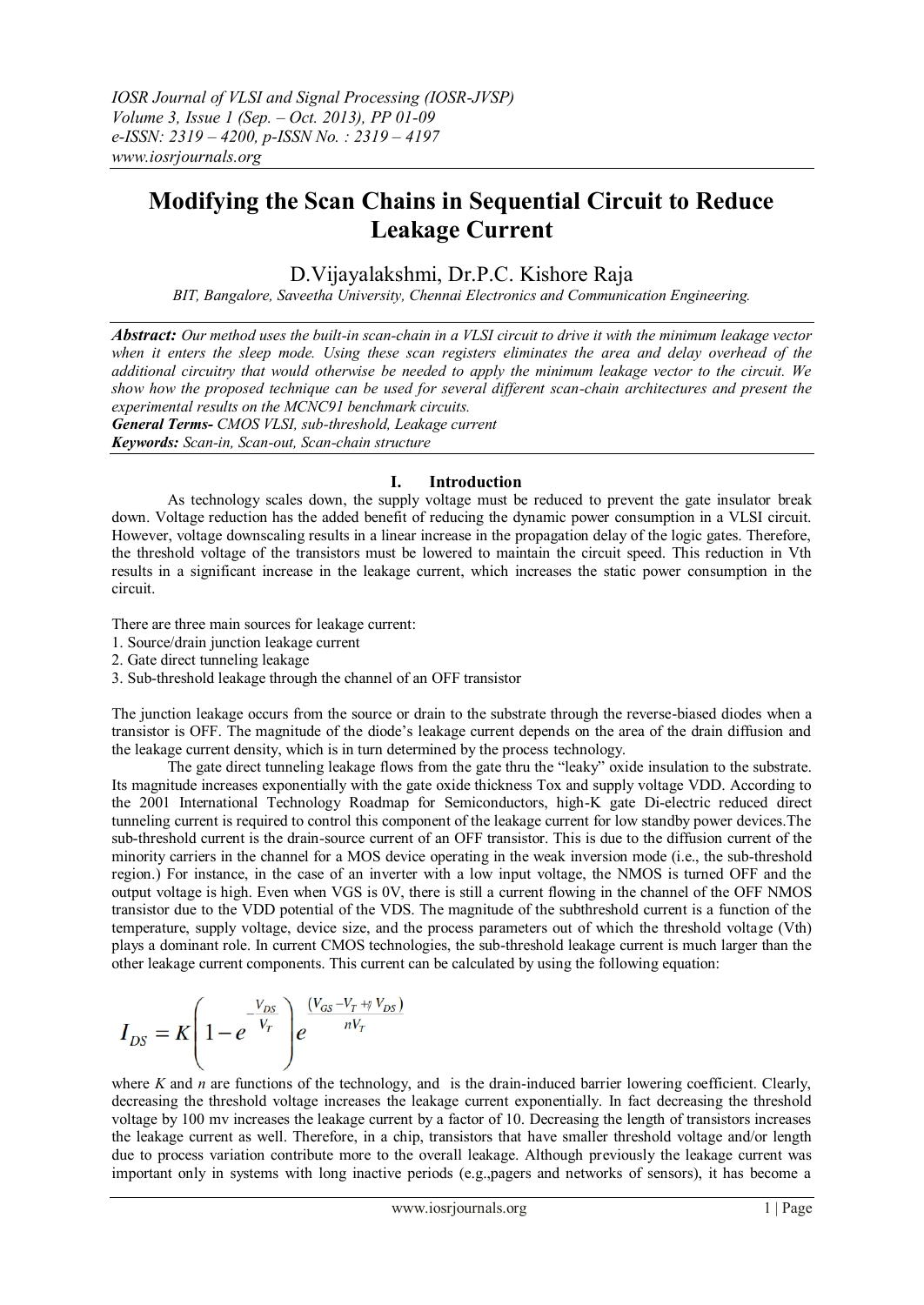critical design concern in any system in today's designs. In the recent past, many researchers have proposed techniques for leakage power reduction in VLSI circuits. These techniques range from process technology-based solutions to circuit-level and even architectural solutions. [1-7] In this paper, we propose a new technique based on controlling the input vector to a circuit when it enters the sleep mode. Our proposed technique is applicable to both combinational and sequential circuits. For the latter type of circuits, which are the focus of the present paper, our method requires only modification of the scan-chains that are already put into the circuit in order to allow efficient testing of the circuit functionality. No other change to the circuit in question is required. So from a designer's perspective, the cost of reducing leakage in a standby circuit is minimal.

Scan-based testing is the dominant method for testing VLSI chips [8-9]. We modify scan-chains so they can be used to drive the circuit with the *minimum leakage vector* (*MLV*). This reduces the leakage current of the circuit while it is in the sleep mode. All proposed input vector control methods [3-5,10] require modification of the circuit and adding some multiplexers and/or gates to drive the circuit with the *MLV*s. Modifying the circuit increases the delay of its critical paths. Therefore, there is a delay penalty associated with the existing MLV-based methods. In contrast, our proposed method does not affect the delay of the critical paths of the circuit. Therefore, there is no delay penalty associated with our method.

The rest of this paper is organized as follows. Section 2 describes the input vector control method for decreasing the leakage current of a combinational circuit. In Section 3 scan- based testing is described. Our method for modifying the scan- chain of a sequential circuit to decrease its leakage current is presented in Section 4. Experimental results are presented in Section 5, while Section 6 gives the conclusion.

#### **II. Input Vector Control Method**

The leakage current of a logic gate is a strong function of its input values. The reason is that the input values affect the number of OFF transistors in the NMOS and PMOS networks of a logic gate. For example, the minimum leakage current of a two-input NAND gate corresponds to he case when both its inputs are zero. In this case, both NMOS transistors in the NMOS network are off, while both PMOS transistors are on.

The effective resistance between the supply and the ground is the resistance of two OFF NMOS transistors in series. This is the maximum possible resistance. If one of the inputs is zero and the other is one, the effective resistance will be the same as the resistance of one OFF NMOS transistor. This is clearly smaller than the previous case. If both inputs are one, both NMOS transistors will be on. On the other hand, the PMOS transistors will be off. The effective resistance in this case is the resistance of two OFF PMOS transistors in parallel. Clearly, this resistance is smaller than the other cases. There is also the "stack effect" i.e., the phenomenon whereby the leakage current through a stack of two OFF transistors of W/L ratios each is lower than that of a single OFF transistor with a W/2L ratio. This is mainly because of the body effect, which causes an increase in the effective resistance of the twotransistor chain compared to that of a single transistor.

In summary, logic gates exhibit widely varying leakage currents as a function of the applied input pattern. As a result, the leakage current of a circuit is a strong function of values of its primary input and outputs of the flip-flops. Abdollahi et al. [10] used this fact to reduce the leakage current in purely combinational circuits. They formulate the problem of finding the MLV using a series of Boolean Satisfiability problems.

Using this vector to drive the circuit while in the STANDBY state, they reduce the circuit leakage by as much as 35%.

Having found the minimum leakage pattern, one can use this vector to drive the circuit while in the sleep mode. This requires the addition of some multiplexers at the primary inputs of the circuit. The multiplexers are controlled using a sleep signal. In this paper, we assume that the sleep signal is provided externally or is generated by an on-chip power management unit, which is independent of the realization of the circuit in question. In practice, because one input of each multiplexer is a constant  $\theta$  or  $I$ , the multiplexers can be simplified to an *AND* or *OR* gate.

Figure 1 shows the input driver for two bits {*a1, a0*} assuming the required *MLV* is *{1, 0}*.



Figure 1. Input driver for *MLV {1, 0}*.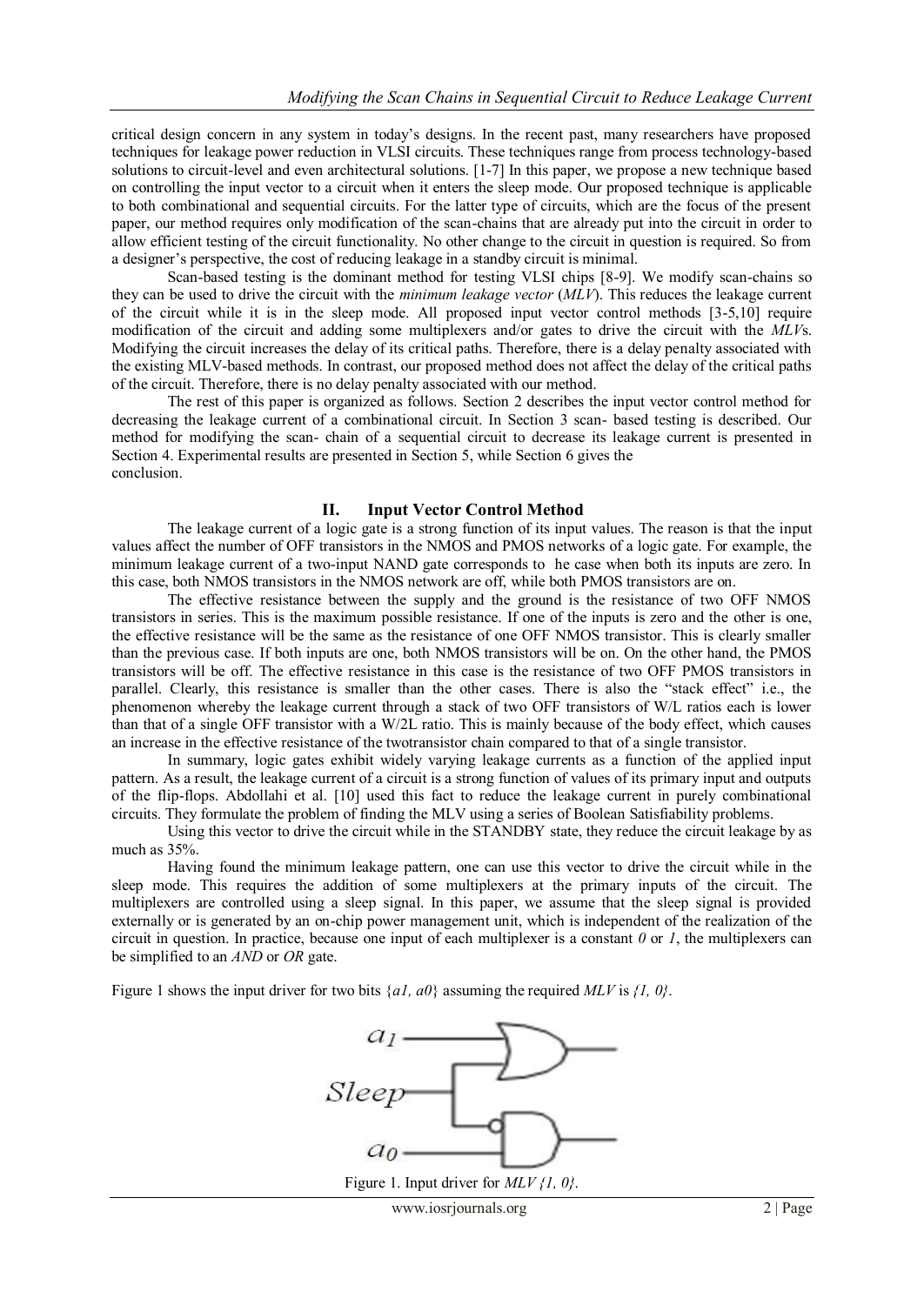Notice that such a technique can reduce the total power consumption of the circuit (dynamic plus leakage) only for long periods of circuit sleep time. Therefore, the sleep signal should be activated only if the circuit sleep period is longer than a specified threshold.

### **III. Scan-Based Testing**

In Figure 2, we consider a sequential circuit comprised of a combinational circuit and a set of flip-flops.



Figure 2. A general model of a sequential circuit.

In the scan-based designs, the flip-flops are connected in such a way that they enable two modes of operation: N**ormal** mode and **test** mode. In the normal mode, the flip-flops are connected as shown in Figure 2. At each clock cycle, the next state is stored in the flipflops. In the test mode, the flip-flops are reconfigured and form one or more shift registers, called scan registers or scan chains.At eachclock cycle the values of the flip-flops are shifted. The values can be observed through the output of the last flip-flop of the scan chain. Furthermore, the values can be shifted into the scan-chain through the input of the first flip-flop in the chain.In this paper, we assume that all internal and external (input and output) flip-flops are included in the scan chain. This type of circuit is called full-scan. Full scan chains convert the problem of testing a sequential circuit to that of a combinational one. In other words, the input and internal flip- flops can be treated as primary inputs of the circuit, whereas the output and internal flip-flops are considered as the primary outputs. In order to test a circuit, the circuit is first switched to the test mode and the present state value is shifted into the flip- flops. After that the circuit is switched to the normal mode and operates for one or more cycles under the externally provided input values. In the next step, the circuit is switched back to the test mode and the next state value is shifted out.

As mentioned before, the scan-based test methodology requires the modification of the circuit and addition of a test mode in which the flip-flops are configured as one or more scan chains. For this reason, the flip-flop design must be modified. One way to add the new functionality into the flip- flops is through the addition of a multiplexer with inputs *D* and *DS*, as shown in Figure 3.



Figure 3. A multiplexed-input scan flip-flop.

The control input of the multiplexer is controlled by the test signal. This design is referred to as a **multiplexedinput scan** flipflop. Each flip-flop in the circuit may be replaced by such a flip-flop where its *D* input is connected to the corresponding state output in the circuit and its *DS* input is connected to the output of another flip-flop, which is designated as the predecessor of the current flip-flop in the scan chain. Input *DS* of the first flip-flop in a chain is the scan chain input and is denoted by *ScanIn*, while the output of the last flip-flop in the chain is the output of the scan chain and is denoted by *ScanOut*. The input and the output of a chain are connected to an input and an output pin of the chip, respectively.

Figure 4 shows details of a scan chain design. In the Figure, the flip-flops are configured as a single chain.

The use of scan allows the desired value to be shifted into each flipflop, or **scanned in**, using the test mode and scan chains. Hence, present state of the sequential circuit can be directly controlled. This increases the controllability. After applying a test vector, the values at state outputs are captured into the flip- flops by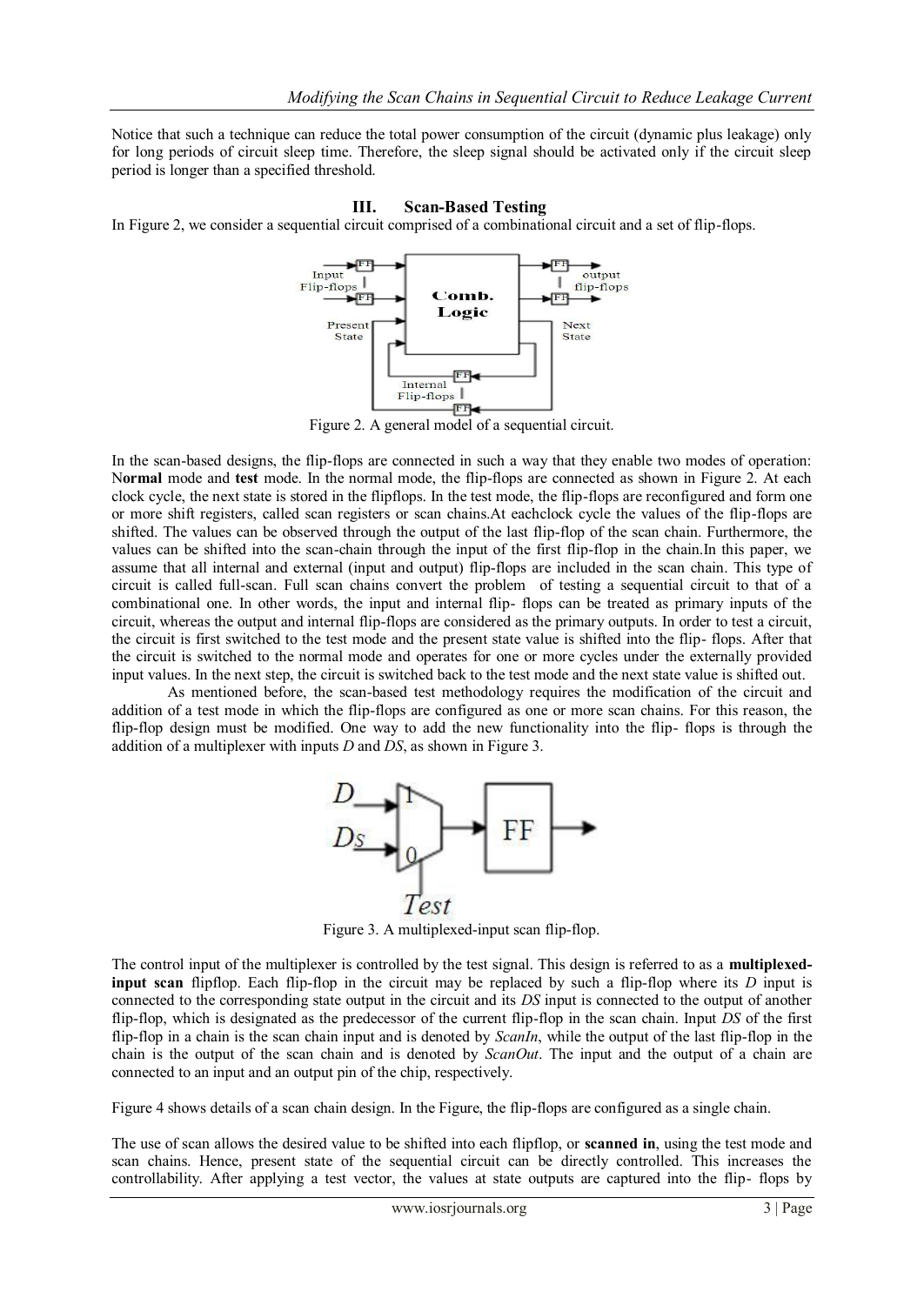configuring them in their normal mode. The captured values are shifted out or **scanned out**, using the test mode and observed at the corresponding scan output pin, *ScanOut*. This means the next state of the sequential circuit becomes observable. This increases the observability.

Assuming the flip-flops are configured as a single chain, the following steps are used to apply a test vector.

1. The circuit is set into test mode by setting *test=0*.

2. Shift the test vector into flip-flops via *ScanIn* pin by applying *m+k* clocks, where *m* and *k* are the number of input and internal flip-flops, respectively. This causes the test vector be applied to the primary inputs (including present state) of the circuit.

3. The circuit is configured in its normal mode by setting *test=1* and one clock is applied. This causes the response at the primary outputs (including next state) of the circuit be captured in the corresponding flip-flops.

4.The state response captured in the scan flip-flops is scanned out and observed at the ScanOut pin by setting *test=0* and applying  $k+n$  clocks, where *n* is the number of output flip-flops.



Figure 4. A generic scan chain structure.

#### **IV. Using the Scan Chain for Leakage Reduction**

In this section we describe how scan chains can be modified to allow us to apply the *MLV* to a sequential circuit when it is in the sleep mode. Because scan-chains provide an easy way to control the values of flip flops, they can be used to drive the standby circuit with the MLV.

A simple way is to shift in the  $MLV$ , from a memory  $(m+k)$  bit shift register) into the first  $m+k$  flip-flops via the *ScanIn* pin by setting the circuit into the test mode and applying *m+k* clocks. For this reason the sleep signal, generated by the power management unit, is combined with the test signal to construct the new control input of the multiplexed flip-flops. After shifting in the MLV, the clock signal can be disabled to avoid power dissipation in the flip-flops as depicted in Figure 5.





With such a method, the previous state of the circuit is over written by the *MLV*. If the next state or output of the circuit, while switching back to the active mode, is a function of the previous state, then this method will obviously change the functionality of the circuit.

There are many cases in which it is not necessary to know the previous state of the machine upon backer-entering the active mode of operation. As an example, consider the floating-point unit of a microprocessor. After executing a floating-point instruction, the unit can be switched back to the idle mode if there are no more floating-point instructions. Upon encountering a floating-point instruction, the unit can be switched back to the active mode. In this case it is not necessary to know the previous state of the unit and the circuit will function properly. On the other hand, there are cases where it is necessary to save the state of the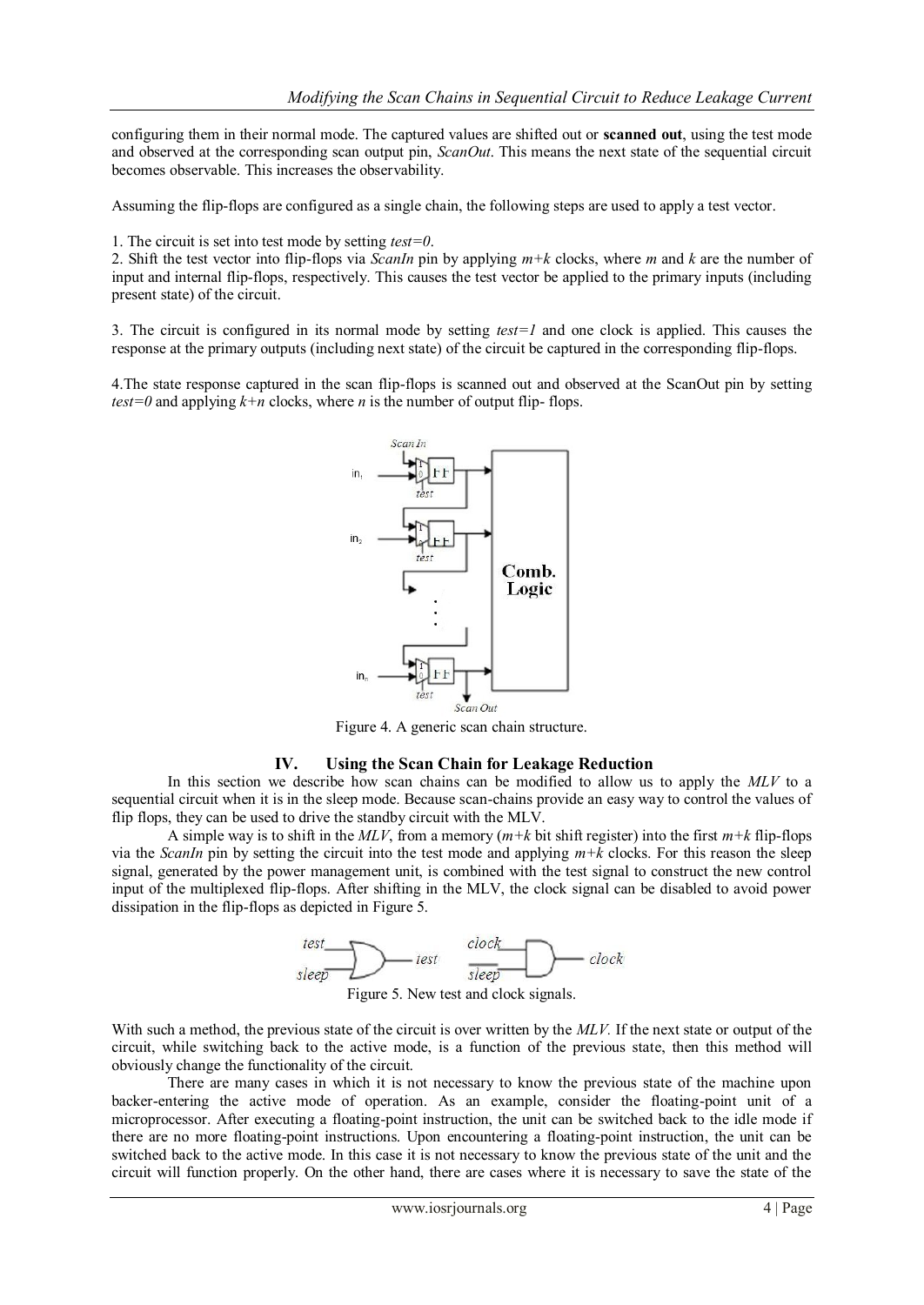circuit and restore it upon switching back to the active mode. To address this requirement, we propose to add a circuit loop comprised of the input and internal flip-flops and an  $(m+k)$ -bit shift register as depicted in Figure 6.



Figure 6. Configuration of the scan chain in the sleep mode.

In this way, the state of the circuit can be saved by shifting out the values of the flip-flops via the output of the  $(m+k)th$  flip- flop (i.e., the last internal flip flop) in the chain, which can be considered as a *ScanOut* pin, to memory. This memory can be the same (*m+k)*-bit shift register that is used for storing the *MLV*. Shifting in the state can be done at the same time that the *MLV* is shifted out. Before switching back to the active mode, we need to shift in the previous state saved in the memory to the internal flip-flops via the *ScanIn* pin by applying *m+k* clocks.Simultaneously, the *MLV* captured in the flip-flops of the circuit is shifted into the memory to be used in the next sleep period.

The performance penalty associated with this method is  $m+k$  clock cycles, if the length of the sleep period, *t*, is larger than *m+k* clock cycles (because it takes m+k clock cycles to load the saved state from the shift register into the flip-flop) otherwise the performance penalty is *2(m+k)-t* clock cycles (because we need to return the state values to the flip-flops via the loop.) If we use separate memories (*m+k* bit shift register for the *MLV* and *k* bit shift register for the state values,) the performance penalty can be reduced to *k* clock cycles, if the sleep period is more than  $m+k$  clock cycles; otherwise, the performance penalty is  $(m+2k)-t$  clock cycles due to similar reasons.

This method takes advantage of the built in scan structures in the circuit and does not require any modification to the circuit. Therefore, *there is no delay penalty while the circuit is in the active mode.* The fact that this method does not require any changes in the gates of the circuit or any process technology modification makes it very easy to use. On the other hand, it takes several clock cycles to switch between the active and the sleep modes.

Now we describe some modification to the scan chain in order to apply the *MLV* to the circuit in one cycle. For this reason  $m+k$  new multiplexers are inserted in the scan chain, in such a way that each output of a flip-flop in the scan chain is multiplexed with the corresponding minimum leakage value and the output of the multiplexer is connected to the *DS* input of the next multiplexed-input flipflop as depicted in Figure 7.

The test signal needs to be set to *one* whenever the circuit enters the sleep mode, which can be done by using the circuit in Figure 5. The added multiplexers can be simplified since one of their inputs is always the minimum leakage value, which is a constant number as shown in Figure 1.This method over writes the previous state of the circuit with the  $MLV$ . To solve this problem we add  $m+k$  flip-flops and multiplexers controlled by the sleep signal to the circuit, which are used to save the *MLV* in the active mode and the previous state in the sleep mode. For this reason we construct a local loop corresponding to each input as shown in Figure 8.



Figure 7. Modified scan chain for applying *MLV* in one cycle.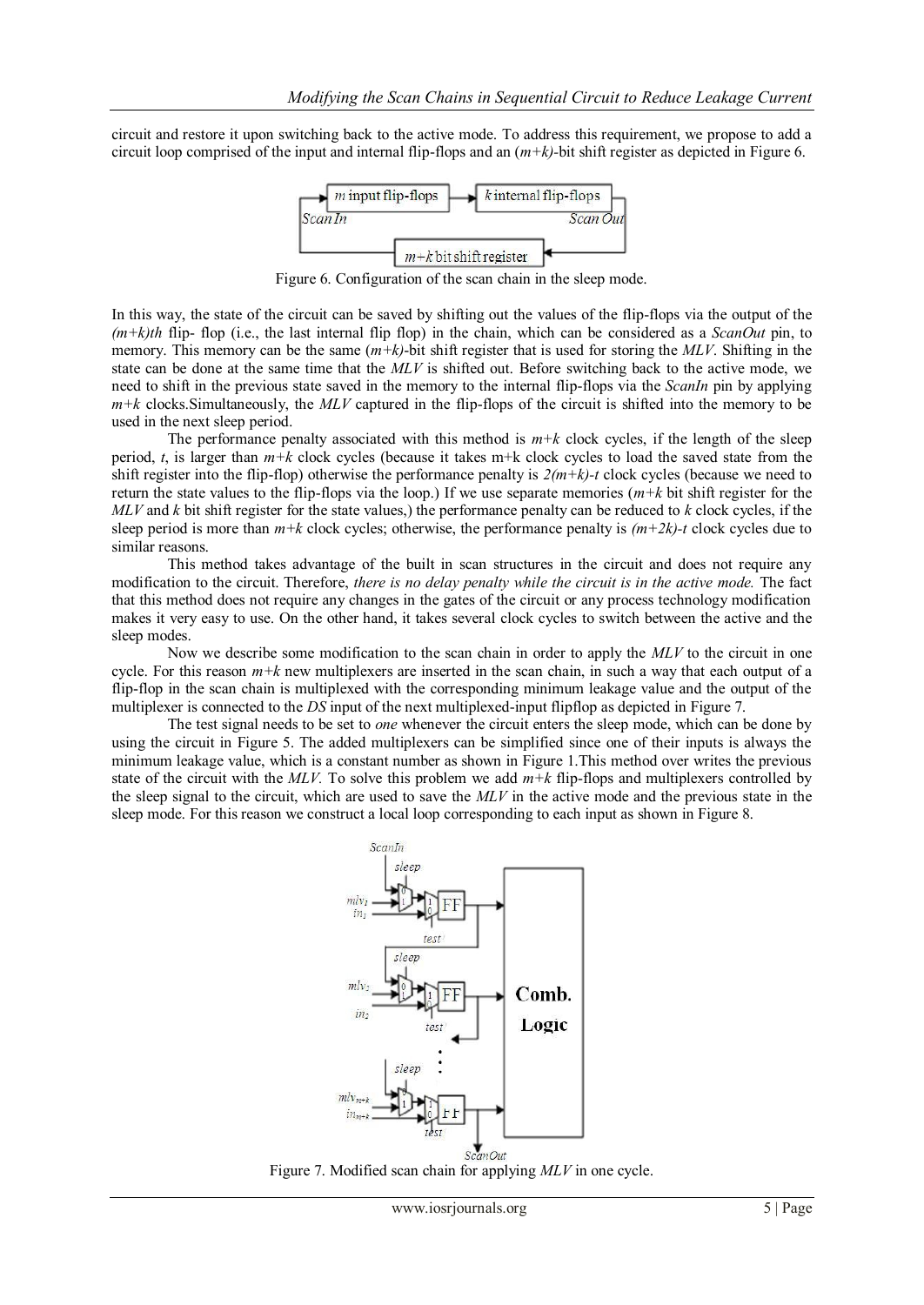Disabling the clock as shown in Figure 5 may not lead to correct results. For correct functionality, the clock needs to be disabled one cycle after entering the sleep mode and it needs to be enabled one cycle before entering the active mode. Figure 9 shows the appropriate timing of the circuit.

In this timing diagram *V1* shows the values captured in the Multiplexed-input flip-flops in the scan chain and *V2* shows the values captured in the additional flip-flops. It can be seen that when the sleep signal is high, the current state will be saved in the added flip-flops; at the same time the *MLV* is loaded into the multiplexedinput flip-flops driving the inputs of the combinational circuit. Additionally, before switching to the active mode the previous state is captured in the multiplexed- input flip-flops and the *MLV* iscaptured in the additional flip- flops concurrently.



Figure 8. Adding extra flip-flops for state recovery.



Figure 9. Timing diagram of control signals

In some sequential circuits single-latch design is used rather than flip-flop design in which a pair of latches in a master- slave configuration are used. Figure 10 illustrates the single-latch design in which two nonoverlapping clocks *C1* and *C2* must be used. In such a design if there exits a combinational path from the output of a latch clocked with *C1* to the input of another latch, then that latch must be clocked by *C2*.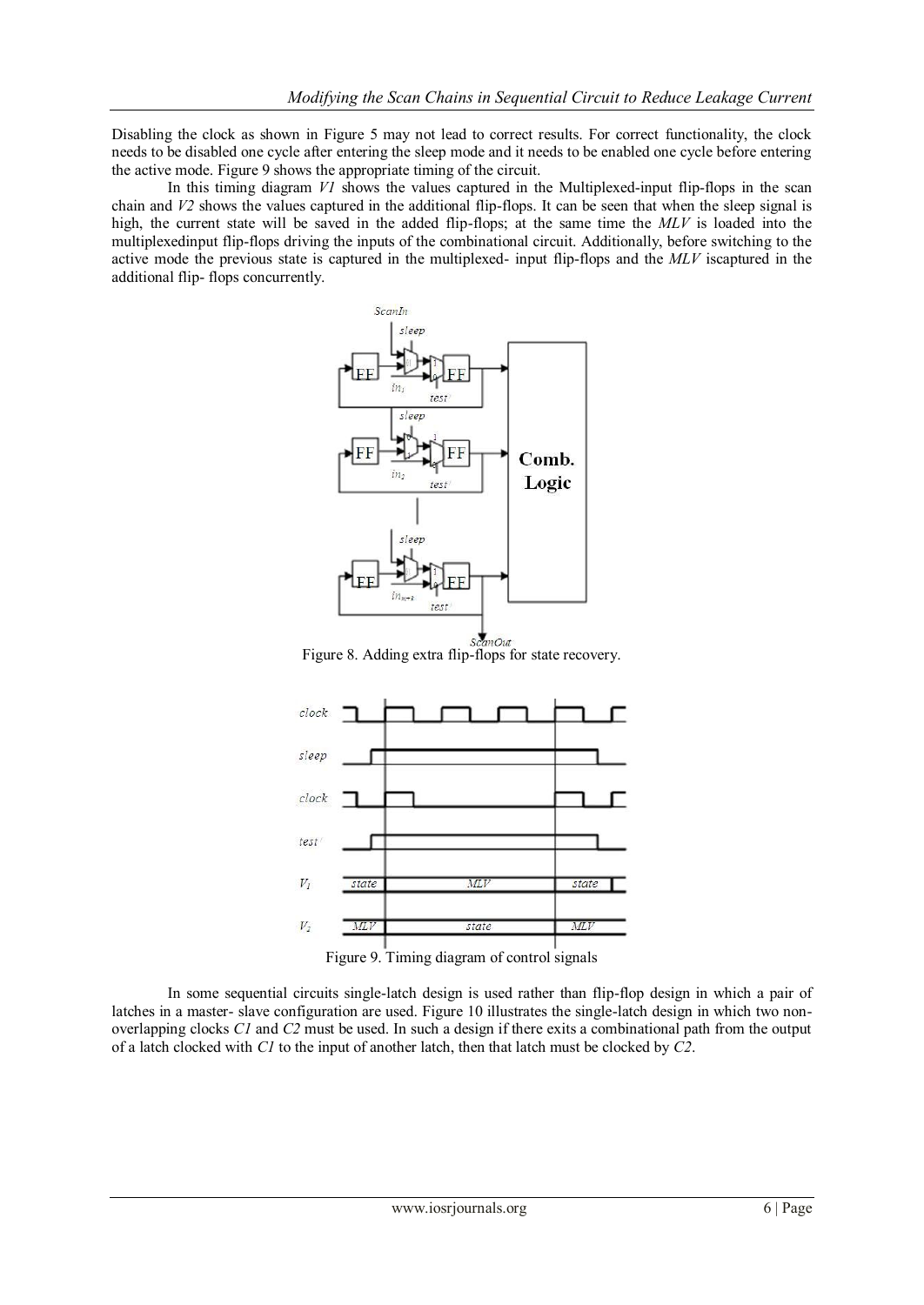

Figure 10. A single latch sequential circuit

Now we describe scan chain design for single-latch circuits. A memory element in a scan design must be capable of selecting the value from one of its two inputs, namely, the state output in the active mode and the scan output of the previous element in the chain in the test mode. Furthermore, since multiple scan elements must be connected as a shift-register, each scan element must have a functionality that is equivalent to that of a flip-flop or a master-slave latch configuration. For this reason each latch is replaced by a multiplexed input latch, similar to the previously described multiplexed input flip-flop.



Figure 11. Scan chain structure for single-latch sequential circuits

Similar to the previous case in order to apply the *MLV* in the sleep mode and recover the state when entering the active mode, for each latch, an extra latch clocked by a different clock *C3* and a multiplexer controlled by the sleep signal are added. The extra multiplexers are controlled by the sleep signal as shown in Figure 12.



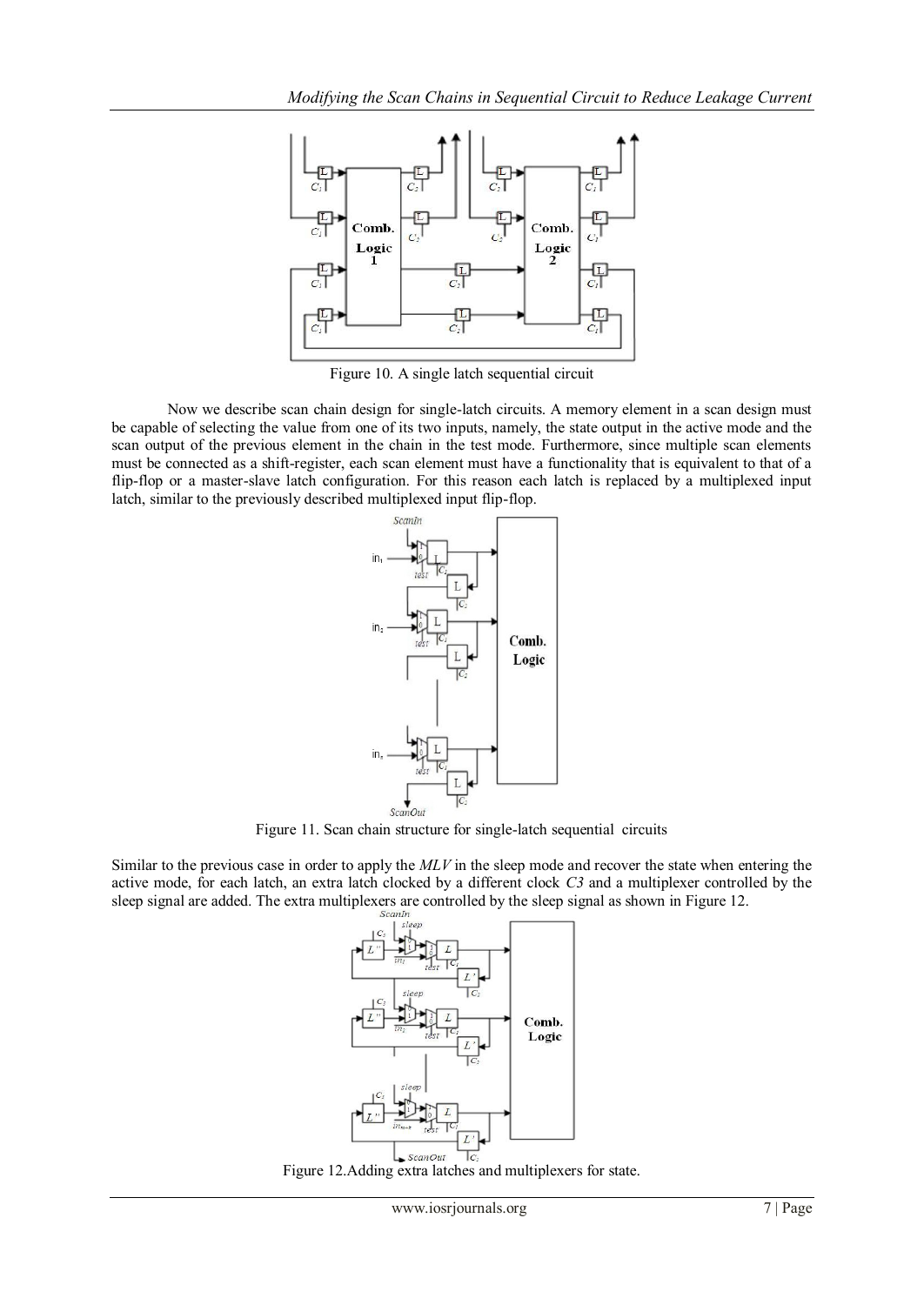Then, by applying a pulse to *C1* and setting *sleep=1*, which results in *test'=1* as shown in Figure 5, the *MLV* is loaded to *L* latches driving the combinational circuit. In the next step, applying a pulse to *C3* captures the state values, saved in *L'* latches, into the *L"* latches This way the data in *L* and *L"* latches are swapped via *L'* latches by applying appropriate pulses to *C1*, *C2* and *C3*. Hence, during the sleep period *L"* latches keep the previous state of the circuit. While entering the active mode, the state can be recovered in *L* latches by swapping data in *L"* and *L* latches by taking a similar approach. Figure 13 shows the timing diagram of the circuit.



Figure 13. Timing diagram of control and clock signals.

## **V. Experimental Results**

We applied our leakage reduction methods on **ISCAS89** benchmark circuits. Each method is associated with some delay overhead. We have compared the delay overhead of our methods with the previous method, which does not modify the scan chain of circuits. Table 1 shows the leakage reduction percentage using input vector control.

| Circuit           | Leakage   | Circuit          | Leakage   |
|-------------------|-----------|------------------|-----------|
|                   | Reduction |                  | Reduction |
| S1196             | 26%       | S35932           | 16%       |
| S1238             | 25%       | S382             | 34%       |
| S <sub>1432</sub> | 19%       | S386             | 27%       |
| S1488             | 31%       | S <sub>400</sub> | 34%       |
| S1494             | 32%       | S510             | 29%       |
| S <sub>1238</sub> | 26%       | S35932           | 16%       |
| S <sub>1432</sub> | 25%       | S382             | 34%       |
| S <sub>208</sub>  | 36%       | S5378            | 19%       |
| S <sub>27</sub>   | 39%       | S641             | 23%       |
| S <sub>298</sub>  | 35%       | S713             | 31%       |
| S344              | 33%       | S820             | 33%       |
| S349              | 31%       | S838             | 33%       |

Table 1. Leakage reduction percentage using input vector control

The techniques illustrated in Figures 6 and 7 do not modify the critical paths of the circuit, therefore there is no delay overhead associated with this these methods in the active mode. However the method in Figure 6 is associated with a performance penalty and the method in Figure 7 is not able to recover the state. The method in figure 8 is associated with an area overhead and slight delay overhead because of additional capacitive load of extra flip-flops driven by multiplexed-input flip-flops. Table 2 shows the comparison of delay overhead of our method with standard input control method (using multiplexers in the primary inputs of the combinational circuit, which is on the critical path.)

# **VI. Conclusions**

In this paper we presented some techniques for reducing the leakage current of a sequential circuit using its minimum leakage vector. In our method, we modify the scan chain of the circuit and use it to drive the circuit with the minimum leakage vector while the circuit is in standby mode. This effectively eliminates the delay overhead associated with the vector-based methods. Our method results in the loss of the previous state of the sequential circuit. In order to save the state information and restore it upon switching back to the active mode, some extra latches can be added to the circuit. We presented several latch architectures to achieve this goal.